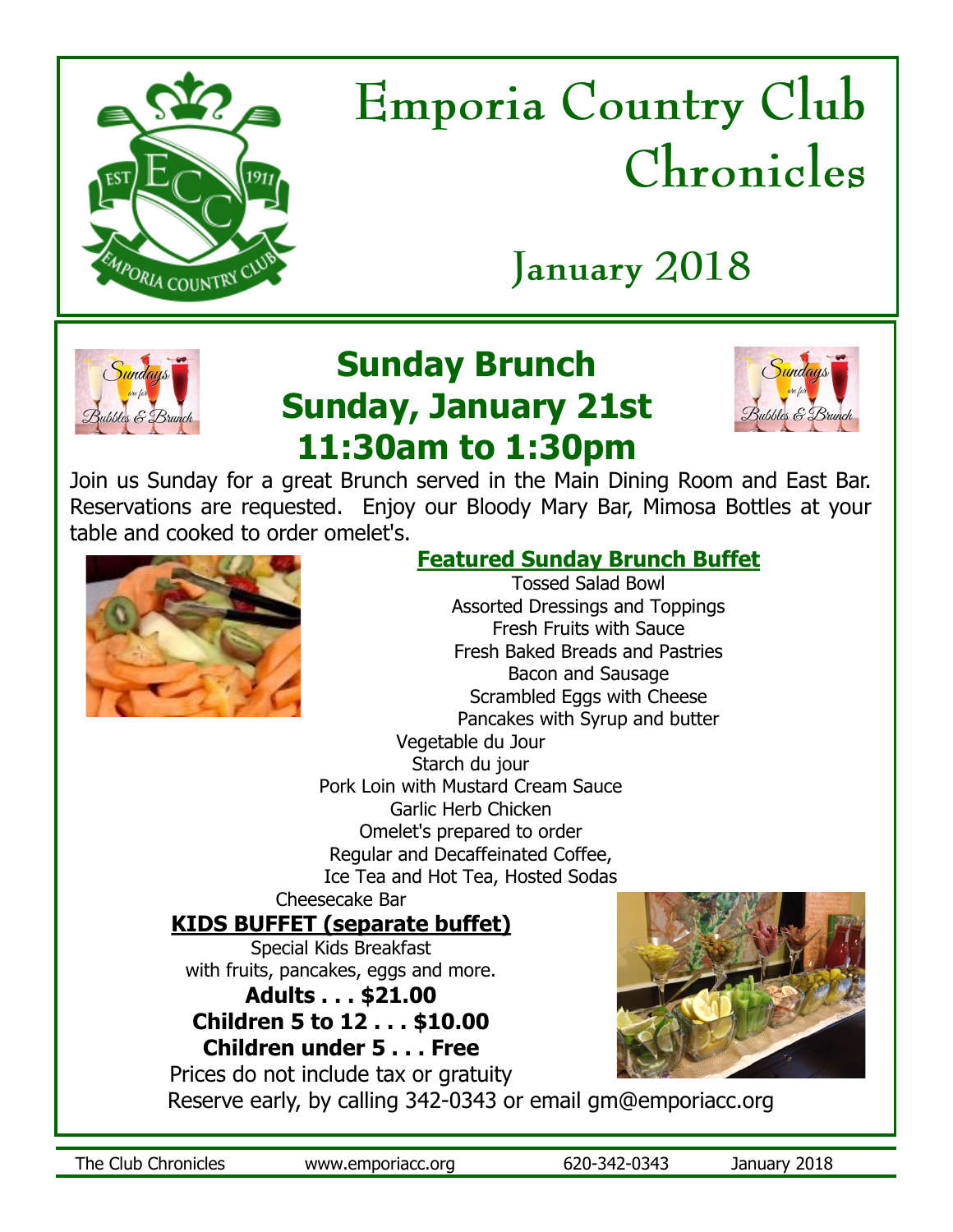

#### **OFFICERS**

**President** William Barnes **Vice President** Clark Allemang II **Secretary/Treasurer** Jon Pool

#### **DIRECTORS**

 Nancy Thomas Jamie Sauder Erren Harter Kurt Steinkuhler Theresa Davidson

#### **STAFF**

**General Manager** Don Schrack gm@emporiacc.org Cell 641-990-2599

#### **Chef/Manager** Janelle Moran

**Sous Chef**  A.J. Coffelt

**Office Manager** Sara Bashaw office@emporiacc.org

#### **CONTACT US**

**Clubhouse** 620-342-0343

#### **www.emporiacc.org**

### **GO GREEN There are many ways to enjoy your Club & help the environment. Sign up for paperless billing**.

## From the President

Happy New Year! We selected Compton Construction from Wichita to perform the renovation work in the downstairs area. Muckenthaler's was selected to provide the kitchen equipment. For the renovation work we received three bids with all bids above our estimates. Based on the bid documents, we worked with the low bidder and Dave Emig to value engineer the project to reduce the costs while maintaining the integrity of the project. For the kitchen equipment, we received four bids, two of which did not meet the bid criteria and were disqualified. Muckenthaler's was the low bidder, and we also worked with them to reduce the costs of their bid. Even though the final numbers from the two bids were higher than we had planned, the project will cash flow due to the investments of our members. Work on this project has begun.

December was a busy month for the club with 50 different events, which is over 20% greater than last year's number of events. We owe special thanks to Don and our entire staff for their work, long hours, and good service to our members and guests. We had numerous compliments on the quality of the food and service.

As we move forward into 2018, retaining members and adding new members is critical to our success. Each of us, as members, has a responsibility to help grow our membership. Your help in inviting your friends to become a club member is a good first step. If you need a new member packet, please see Don Schrack. Our club has a lot to offer with good food and hospitality, golf, disc golf, the pool, and other activities. Our goal is to increase the value you have in being a member of the Emporia Country Club.

Remember the club's annual meeting is scheduled for Monday, February 5. We encourage all members to attend.

Bill Barnes Club President

## **WE NEED YOUR HELP FROST DELAY POLICY**

When frost is present we will delay play until the frost has melted. This is done to prevent damage that affects the quality of turf on the golf course. Walking or driving on grass with frost will significantly damage the turf. Please paste the following link into your web browser to understand what frost damage can do to the golf course.

> https://www.youtube.com/watch? feature=player\_embedded&v=lL82i-ZMQPY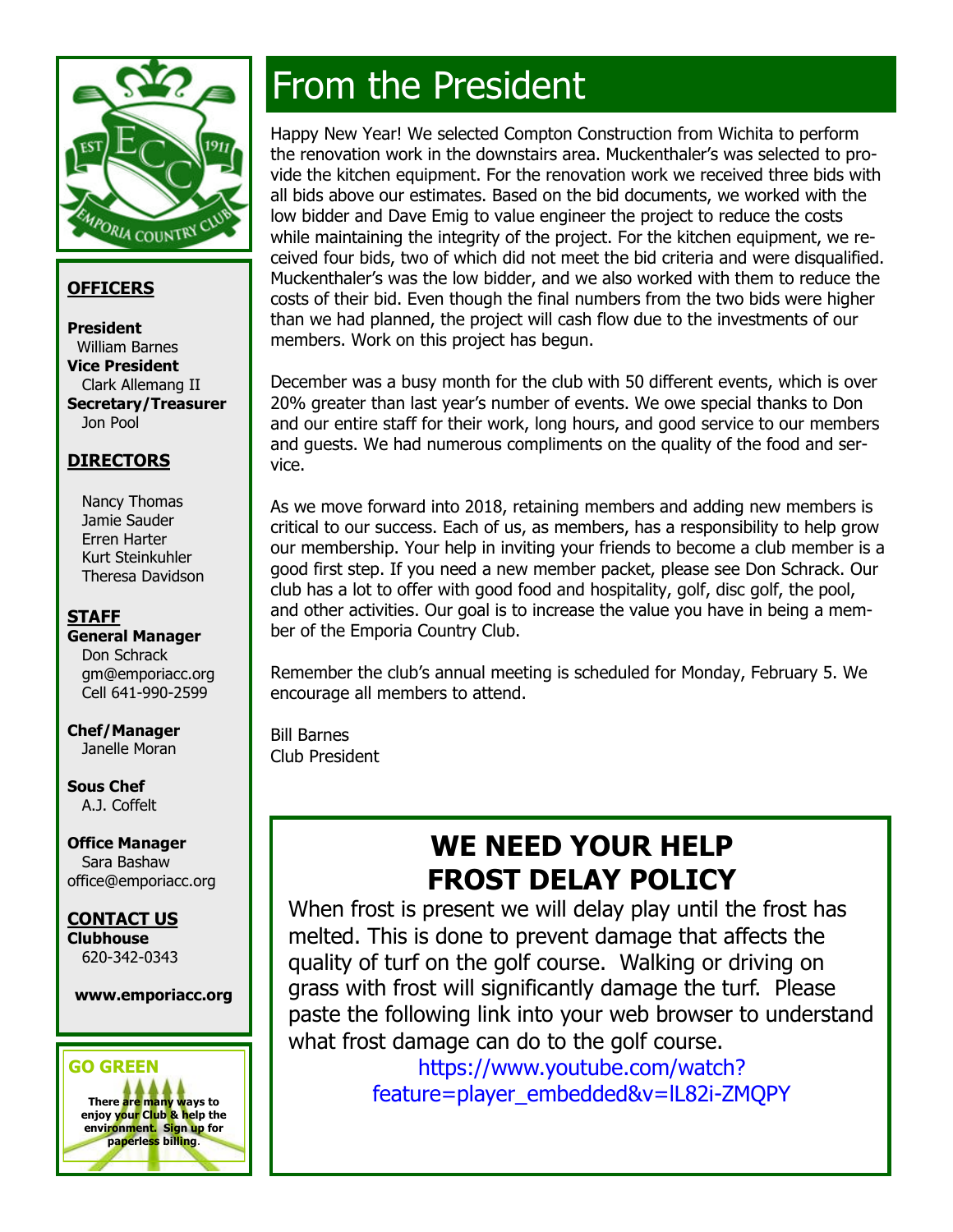## From the General Manager

Dear Members,

**Happy New Year**! I am hopeful that you and your family had a joyous Christmas and a festive New Year.

**The Club will re-open for lunch and dinner service on Friday, January 5th.** Lunch and dinner service is available Tuesday through Friday in the Main Dining Room and East Bar. Please contact the Club for reservations. During January the Club will be closed on Saturday and Sunday except for special events, please refer to the calendar and newsletter for scheduled events. If the weather improves and the course is playable we may adjust Saturday hours during January.

If business and or weather conditions warrant we may adjust hours to control costs. In some instances we may close earlier than the times posted, please contact the Club at 342-0343 for more information. Reservations for lunch and dinner are greatly appreciated and assist us with planning and staffing.

**Tuesday through Friday we are offering Happy Hour** in the Fireplace Lounge and East Bar with drink and appetizer specials from 4:00 pm to 6:00 pm. The big screen television has been set up in the Fireplace Lounge and the East Bar has a television as well.

On December 20th demolition of the Mixed Bar and Grill began and work is progressing very quickly. We are going to start taking photos of the progress of the work and posting them on Facebook and the website for your information. Access to the lower level has been restricted for safety and to control dust. Sara Bashaw is in her office on the lower level. You may access her office from the entrance on the East side of the building.

**At our meetings, we keep talking about the new "Full-Service Restaurant and Bar" with NO NAME** . To help the Club I am announcing the **Name the Restaurant Competition** beginning in January 2018. Please forward your suggestions to gm@emporiacc.org along with your name. The competition will close on February 13, 2018, and the names will be submitted to the Board of Directors on February 27 , 2018. **The individual who submits the winning name will receive a \$100 Food and Beverage Gift Certificate.**

We have moved the pro shop counter to the lobby upstairs and we are setting up cash register in the Lobby to assist with golf and pro shop charges. Buckets of range balls will be kept in the pro shop counter for your convenience. The sign-in podium is set up in the front entrance foyer along with water service. Meal and beverage service will be available in Main Dining Room or East Bar.

Your assistance with these temporary arrangements will be greatly appreciated.

**Did you know that as a member you can sponsor friends, organizations or other businesses to use the Club's banquet facility**? In the last year, the Club has been very successful at sponsoring a number of events like birthday parties, baby showers, wedding receptions, business meetings, organization luncheons and many more. The Club provides outstanding food, great service and a great environment for any type of event. Please consider sponsoring a banquet event at the Club.

Your support of the Club is greatly appreciated. Please contact me at 620-342-0343 or at gm@emporiacc.org if I may assist you.

Thank you, Donald Schrack General Manager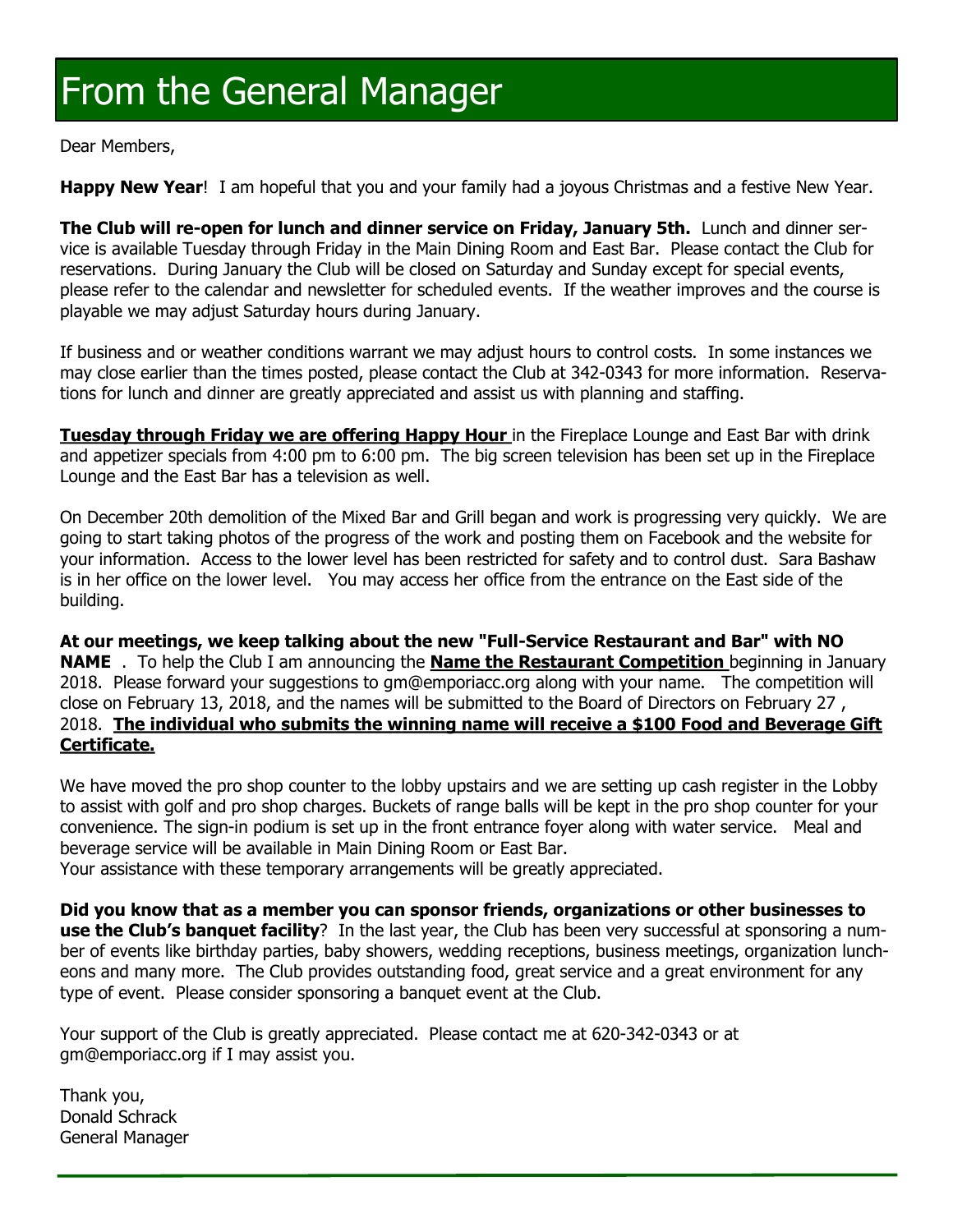### **January 2018 Birthdays Celebrate at the Club Thursday, January 25, 2018**

| 1/2  |
|------|
| 1/2  |
| 1/2  |
| 1/3  |
| 1/4  |
| 1/8  |
| 1/8  |
| 1/11 |
| 1/13 |
| 1/13 |
| 1/14 |
| 1/14 |
| 1/15 |
| 1/17 |
| 1/19 |
| 1/19 |
| 1/20 |
| 1/20 |
| 1/21 |
| 1/24 |
|      |

### **January 2018 Anniversary's Celebrate your Anniversary January 18, 2018**

| Jan & Janet Jefferis    | 1/1  |
|-------------------------|------|
| Stan & Christa Grimwood | 1/3  |
| John & Jane Guion       | 1/9  |
| Rich & Sarah Tidwell    | 1/20 |
| Mel and Donna Storm     | 1/26 |

On Anniversary Night your first meal is at regular price and your second meal is at half price. We

Mnniversariy

#### **February 2018 Birthdays Celebrate at the Club Thursday, February 1, 2018** Amy McAnarney 2/3 Jan Trelc 2/3 Carl Morgan 2/5 Jim Wayman 2/9 Jack Melhorn 2/10 Jay Blair 2/15 Bill Cinelli 2/16 Kristy Bayer 2/16 Dema Marsh 2/16 Christopher Navarro 2/18 Sharon Miller 2/20 Kathy Ausemus 2/21 Wendy Whitten 2/25 Kala Maxfield 2/27

On Birthday Night if your birthday is during



### **February 2018 Anniversary's Celebrate your Anniversary February 22, 2018**

| <b>Bill &amp; Margaret Henricks</b> | 2/3 |
|-------------------------------------|-----|
| Dave and Marsha Emig                | 2/5 |
| Stan and Kathy Ausemus              | 2/9 |
| Kendall and Margaret Wright         | 2/9 |

On Anniversary Night your first meal is at regular price and your second meal is at half price. We

 $\langle \alpha p p \hat{p} \rangle$  (Anniversary)

The Club strives to make sure we have all member and spouse's birthdays and anniversaries listed properly. If we have forgotten yours please contact Don Schrack and we will correct our records.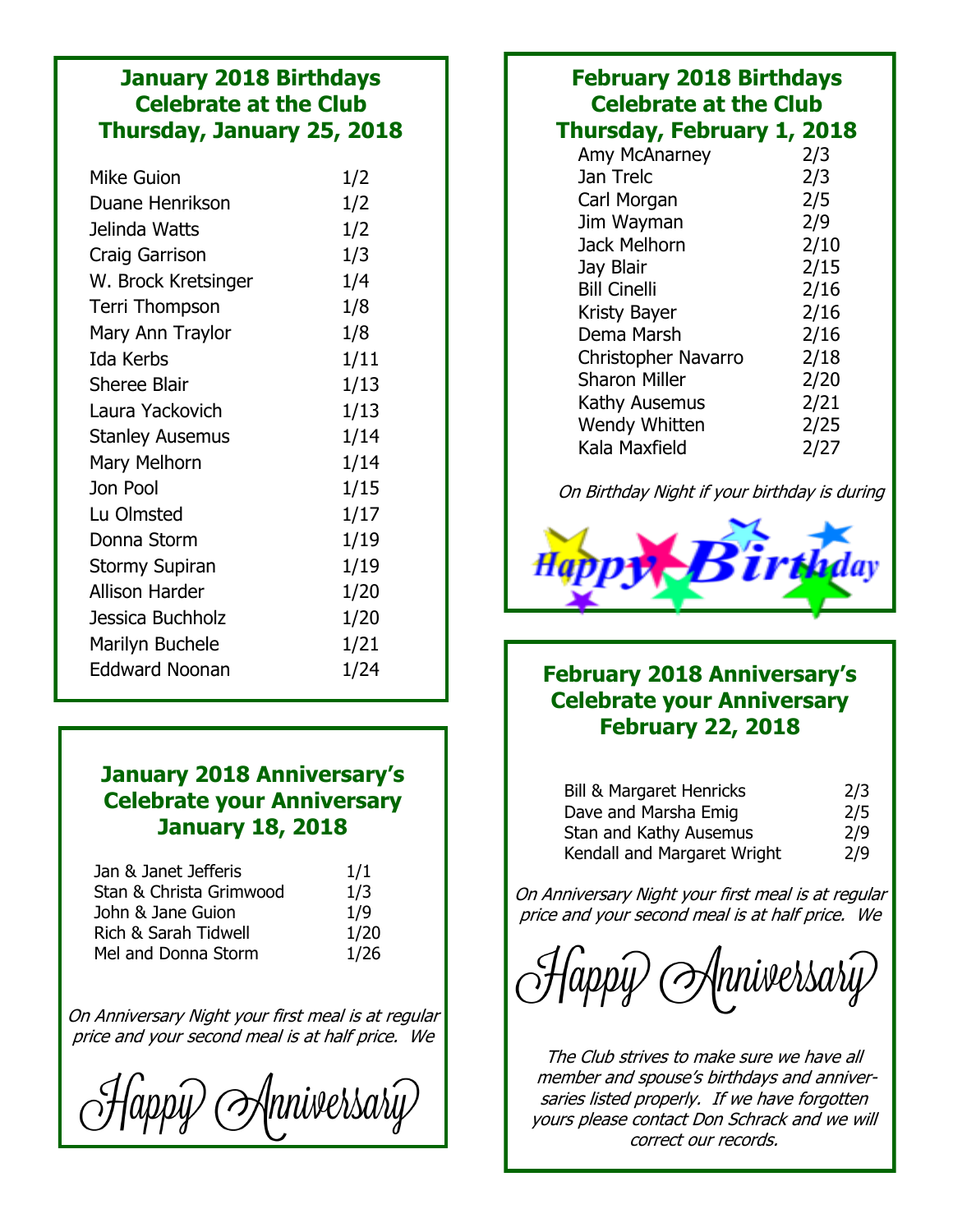## **January 2018 Daily Specials and Hours of Operations**

### **JANUARY HOURS OF OPERATION Monday Club Closed Tuesday through Friday** Lunch 11:00am—2pm **Tuesday through Friday** Happy Hour 4pm—6pm **Tuesday through Wednesday** Dinner 5:00pm—7:30pm **Thursday through Friday** Dinner 5:00pm—8:00pm **Saturday and Sunday Club Closed** Please check the Calendar for special events.

The Club will be featuring the following

## **TUESDAY**

Pin Tacos **WEDNESDAY**

Healthy Dining Options **THURSDAY**

Specialty Burger

## **FRIDAY**

Seafood Specials Plus daily specials for lunch and dinner on a weekly basis.

Don't forget we still offer meals to go.

Need help with a private party at home the Club offers platters, items to bake at home and other options. Please contact Janelle Moran or Don Schrack to discuss at 620-342-0343

## **DECEMBER 2017 BRIDGE RESULTS**

#### **Winners December 10th**

 1st: Dema Marsh 2nd: Craig Garrison 3rd: David Pool 4th: Glen Hadaway Hosted by Craig and Joyce French

#### **Next Sunday Bridge**

January 14, 2018 Host Dee Scott

### **Ladies Bridge**

#### **Winners December 8th**

 1st: Jane Reeble 2nd: Dema Marsh 3rd: Mary Pool Hosted by Dema Marsh **Next Ladies Bridge** January 12, 2018

Host Sylvia Koeke





#### **NOTICE OF ANNUAL MEETING OF STOCKHOLDERS OF EMPORIA COUNTRY CLUB TO ALL STOCKHOLDERS:**

Notice is hereby given that the Annual Meeting of the Stockholders of the Emporia Country Club will be held at the Clubhouse of the Emporia Country Club, 1801 Rural St., Emporia, KS. 66803 on

**Monday, February 5, 2018 @ 7:00 pm**  for the following purposes:

1. To elect a President and Directors as provided by the Articles of Incorporation and the Bylaws of the Emporia Country Club.

2. To transact such other business as may properly come before the meeting or any adjournment of adjournments thereof.

By order of the Board of Directors.

Jon Pool **Secretary**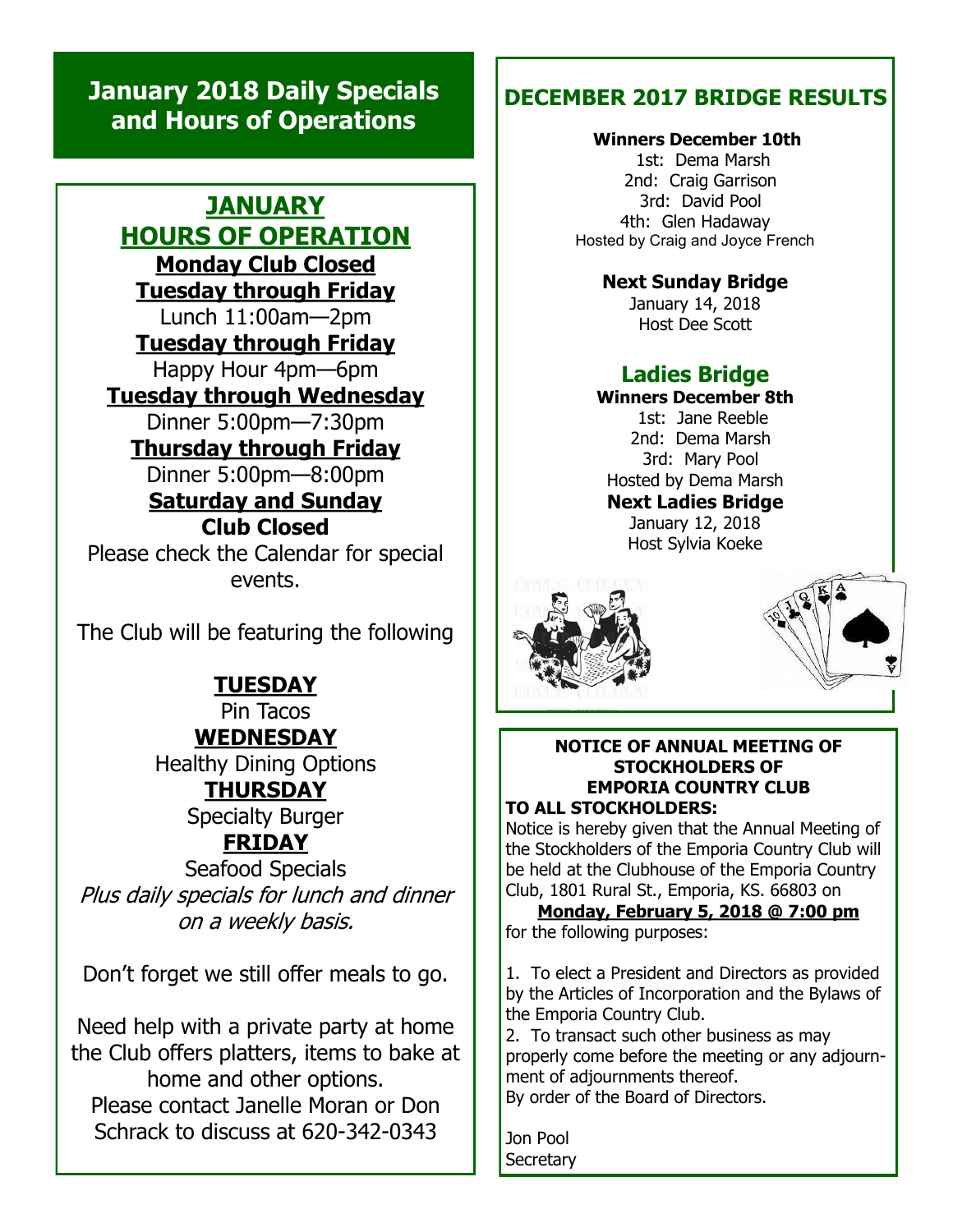## FEBRUARY 2018 CLUB EVENTS



## FEBRUARY HOURS OF OPERATION

Monday Club Closed Tuesday through Friday Lunch  $11:00$ am— $2$ pm Tuesday through Friday Happy Hour 4pm—6pm Tuesday through Wednesday Dinner  $5:00$ pm— $7:30$ pm Thursday through Friday Dinner  $5:00$ pm— $8:00$ pm Saturday <u>Lunch 11:00am-3:00pm</u> Sunday Club Closed Please check the Calendar for special events.



## **FEBRUARY 2018**

Birthday Night . . . Thursday, February 1st 5pm-8pm Annual Shareholders Meeting ... Monday, February 5th 7:00pm Ladies Bridge . . . Friday, February 9th 11:30am Sunday Bridge . . . Sunday, February 11th 5:30pm



Valentines Day Dinner with Performances by the ESU Choir Thursday, February 14th 6:00pm

Anniversary Night . . . Thursday, February 22nd 5pm-8pm Ladies Bridge ... Friday, February 23rd 11:30am

Sunday Brunch . . . Sunday, February 25th 11:30am—1:30pm